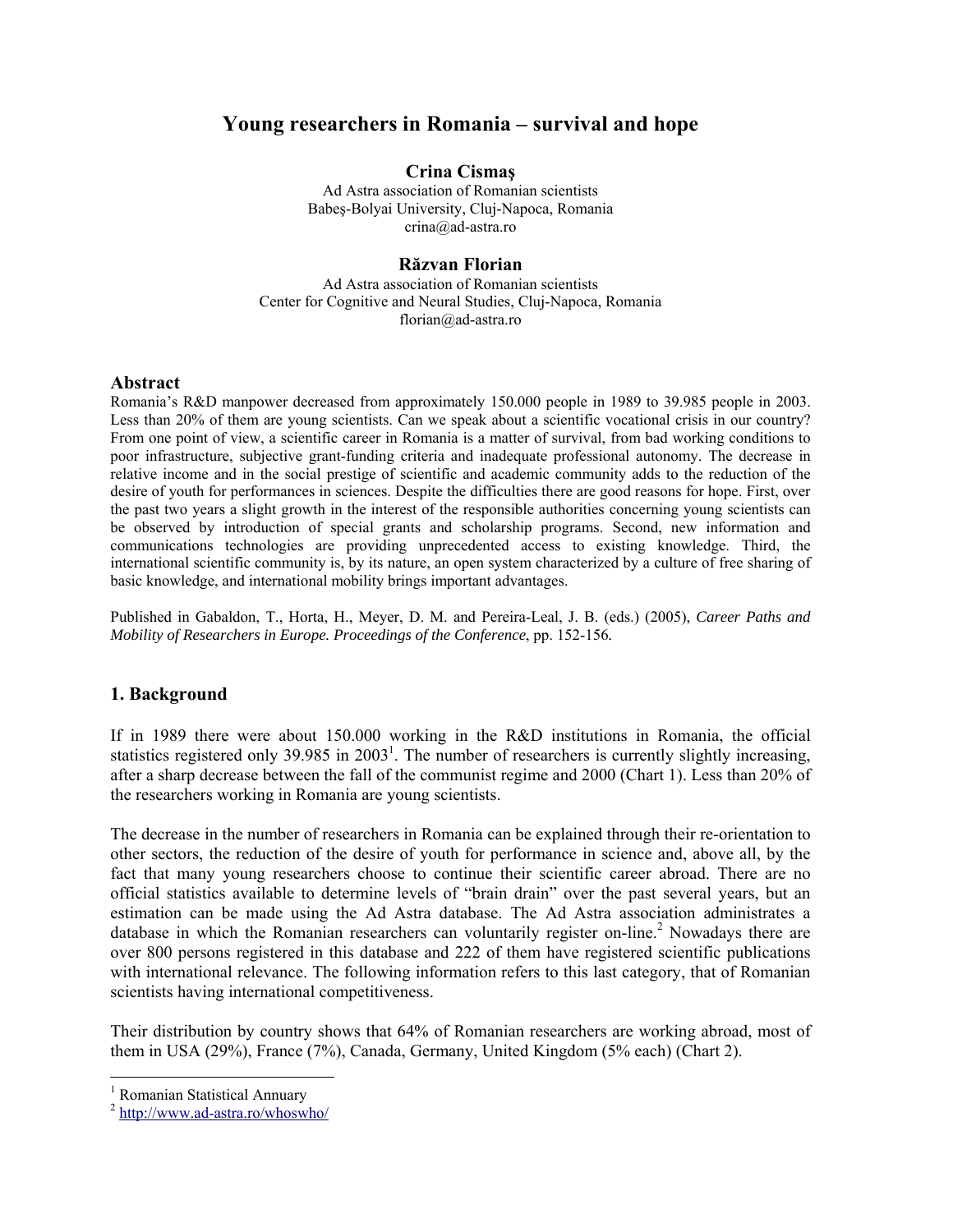

**Chart 1.** The evolution in time of the number of researchers in Romania, according to the official statistics.



**Chart 2.** Distribution by country of the Romanian researchers (according to the Ad Astra database)

The Ad Astra database provides additional important information: the majority of Romanian researchers abroad are young, with the median age around 35 years, while the researchers who work in Romania have a uniform age distribution between 30 and 60 years (Chart 3). And the situation does not seem to improve since according to a 2002 survey on science and technology of the European Comission, 66% of the Romanian students would like to emigrate.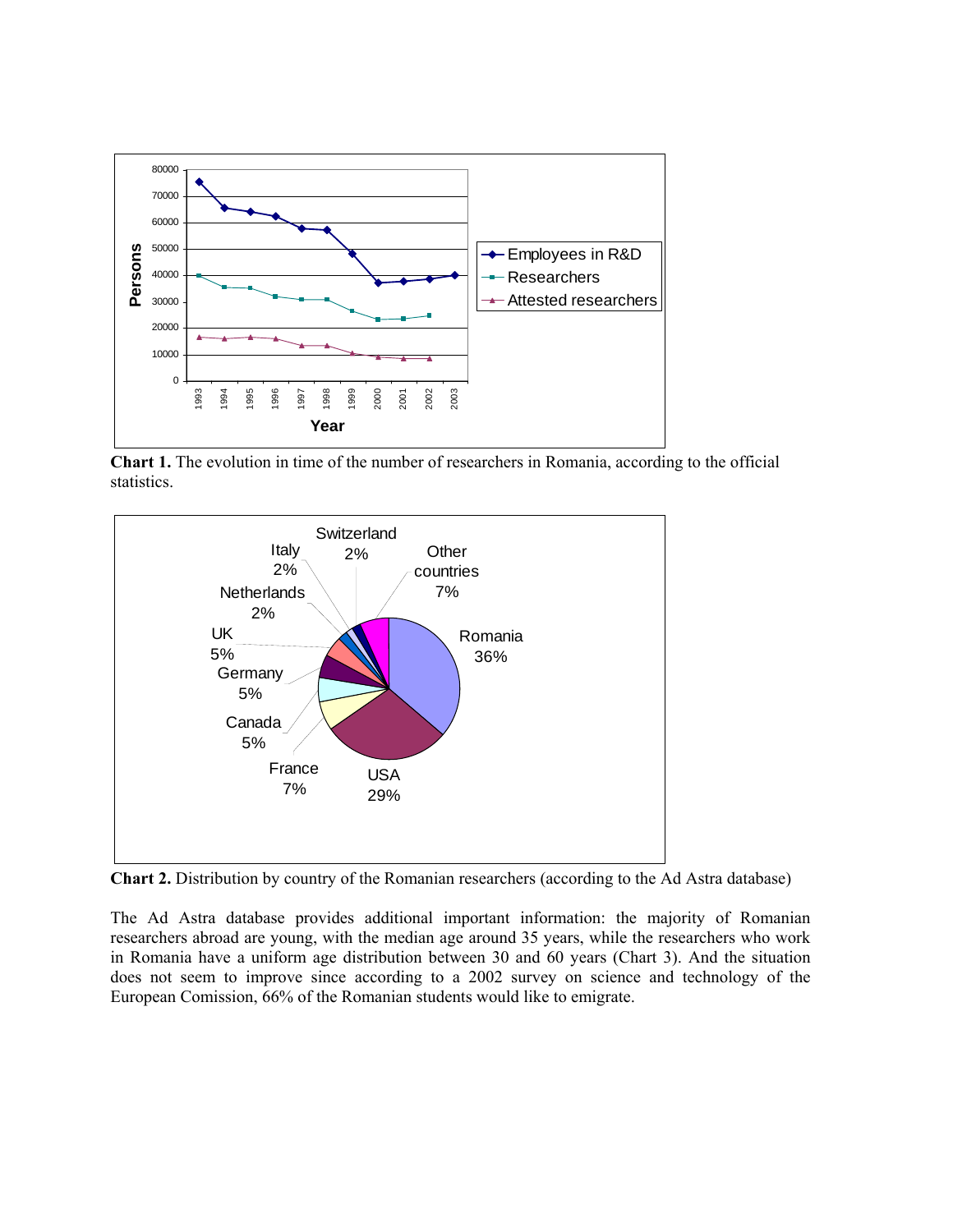

**Chart 3.** Age distribution of the Romanian researchers.

### **2. Possible causes for the dramatic decrease in R&D manpower in Romania**

The migration of young researchers – so called "brain drain"– is an international issue; the salaries, infrastructure and prestige found in US R&D institutions make it difficult for any country, from Japan to Canada and EU, to retain their own skilled young people and research staff. There are currently 85.000 EU-born researchers working on R&D in the United States.<sup>3</sup> But, beyond the global view, particular reasons apply to post-communist countries and the major concern is that a significant number from the *top*-graduates are leaving the country. Considering the severe problems of the Romanian research this was the solution chosen by many in order to be able to continue in their profession. Some of the causes that determined the present situation are discussed below.

# **2.1 Low funding of the R&D sector**

R&D expenditures in 2003 and 2004 were only 0.21% of the Romanian GDP (Gross Domestic Product), the lowest figure among European countries – with a median R&D expenditure of 0.75%.<sup>4</sup> This leads to inadequate work conditions (satisfaction of young researchers strongly depends on them): from the paucity of literature to old equipment and, to the decrease in relative incomes as well as of the social prestige of scientific, academic and engineering staff.

# **2.2 Bad management of the existing funds**

 $\overline{a}$ 

The main problem affecting Romanian research is the subjectivism and lack of transparency in the evaluation process of the grant proposals, researchers and research institutions. The official criteria still give almost as much credit to publications in obscure local scientific journals as to those in top international journals,<sup>5</sup> thus allowing for promotions and funding of people who have local influence, but not necessarily competitive results. There are a lot of negative consequences but none of the

<sup>3</sup> http://europa.eu.int/comm/publications/booklets/move/48/en.pdf 4

European Commission, *Statistics on Science and Technology in Europe*, 2003. Available at http://europa.eu.int/comm/eurostat/

http://www.cncsis.ro/CENTRE\_CERCETARE/STIINTIFICE/Formular\_centre\_cercetare\_stiintifica\_2004.rtf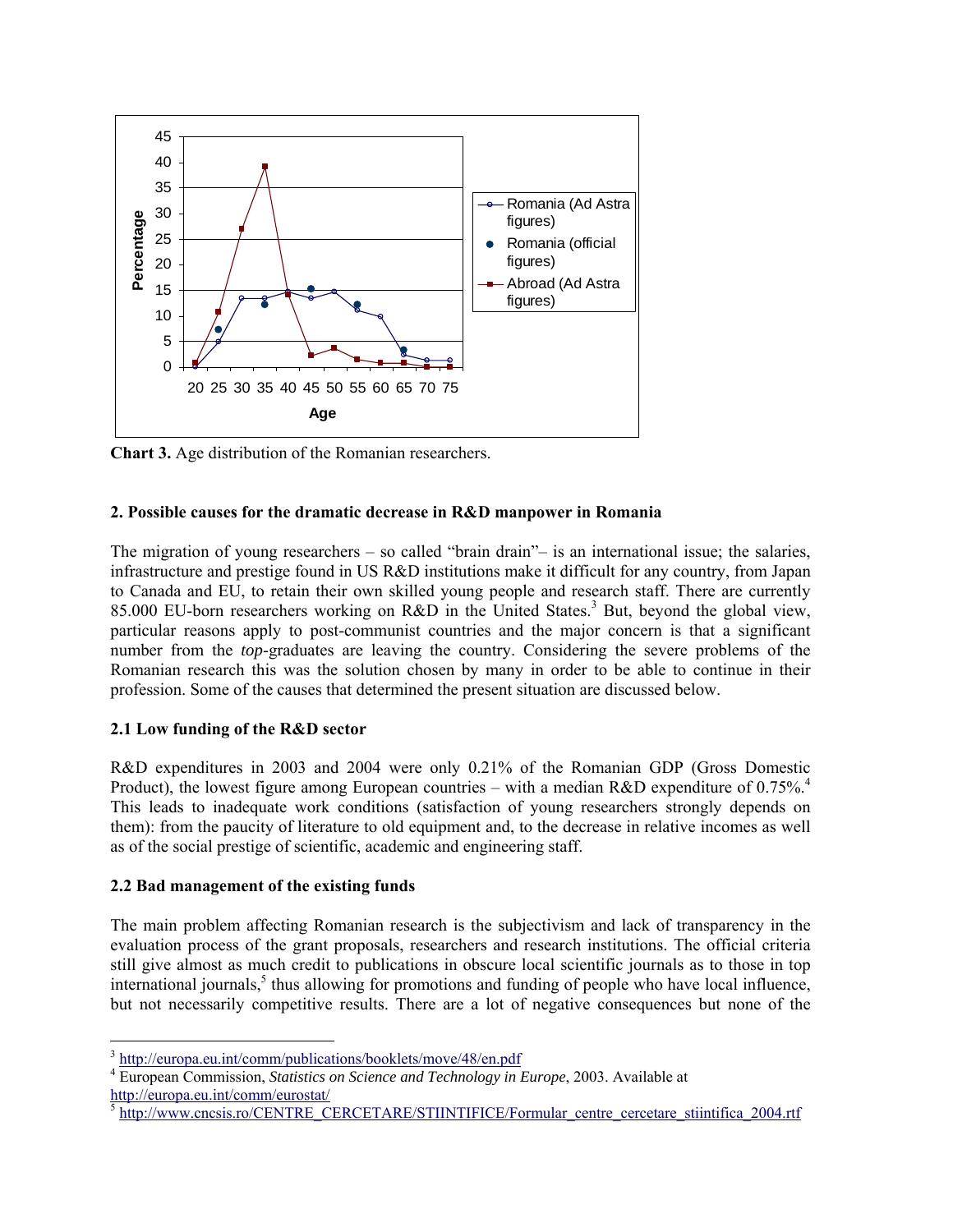young researchers that do top level science in institutes abroad will return to these conditions. Moreover, by promoting the non-values, this system continues to motivate other scientist to leave the country.

The absence of an organism for unbiased evaluation of research and a lack of R&D statistics should also be mentioned. Without rewarding the performance of internationally competitive research groups the limited funding available for research in Romania will inevitably be misused.

## **2.3 Mentality**

"Who you know and not what you know" is a general issue all over the world, but the lack of objective criteria worsen the situation and, in many cases, personal connections matter more than scientific or educational skills. Quantitative criterion as promotion criterion favors graphomania, and there are many situations when the number of publications is more important than the content itself. On the other hand, many Romanian scientists and professors have traveled abroad and understand how quality science is done, but not all try to apply these lessons back in Romania.

While the lack of both results and motivation is understandable when the basic elements required for research are missing, and while it certainly cannot be said that Romanian researchers are lazy, unfortunately in some cases this apathy has been taken to extremes and becomes a self-defeating excuse to simply give up. The enthusiasm of any young person for research - with all the sleepless nights and its weekends lost in the lab - is ultimately related to the power of example.

### **3. Hopes**

These problems have been presented to the European and Romanian authorities on different occasions in the past, but still major improvements have not to been seen. Still, the implementation of special aimed grants for young researchers by the CNCSIS (National University Research Council - the main institution from Romania that allocates funds for high quality research and postgraduate training in the Romanian universities) should be mentioned. It administrates only about 5% of the R&D expenditure.

- 1. The TD programme was initiated in Fall 2002 and finances full time PhD students, younger than 30 years old. The distribution per year is:
	- **2002** 74 grants awarded, 360 euros per PhD student per year; 245 applications
	- **2003** 57 grants awarded, 500 euros, 207 applications
	- **2004** 169 grants awarded, 700-1,700 euros, 460 applications
	- **2005**  124 grants awarded, 1,070-17,850 euros, 406 applications
- 2. The AT programme started in 2000; the project manager should be not older than 35 and be a PhD student or should have a PhD. The team can consist of 1-5 scientists per project and there is much freedom in the type of expenses that can be covered. The programme encourages young researchers and prepares them for open competition for grants.
	- **2001-2002**: 418 grants awarded (232 new, 186 continued; 895 applications); average grant: 1160 euros per project per year; 307-8,457 euros; total budget: 484,654 euros. Unfortunately funds were paid later than planned: call for proposals in November 2001; contracts signed in July (rather than April, as planned); 30% of funding paid in September 2002, the rest of 70% in December 2002. However, the results of the projects were due for evaluation in November 2002, i.e. before the grant was paid.
	- **2002-2003:** 218 new grants awarded (1,000-6,000 euros), 792 applications
	- **2003-2004**: 96 new grants awarded (880-13,600 euros), 195 applications
	- **2004-2005**: 63 new grants awarded (1,420-16,900 euros), 189 applications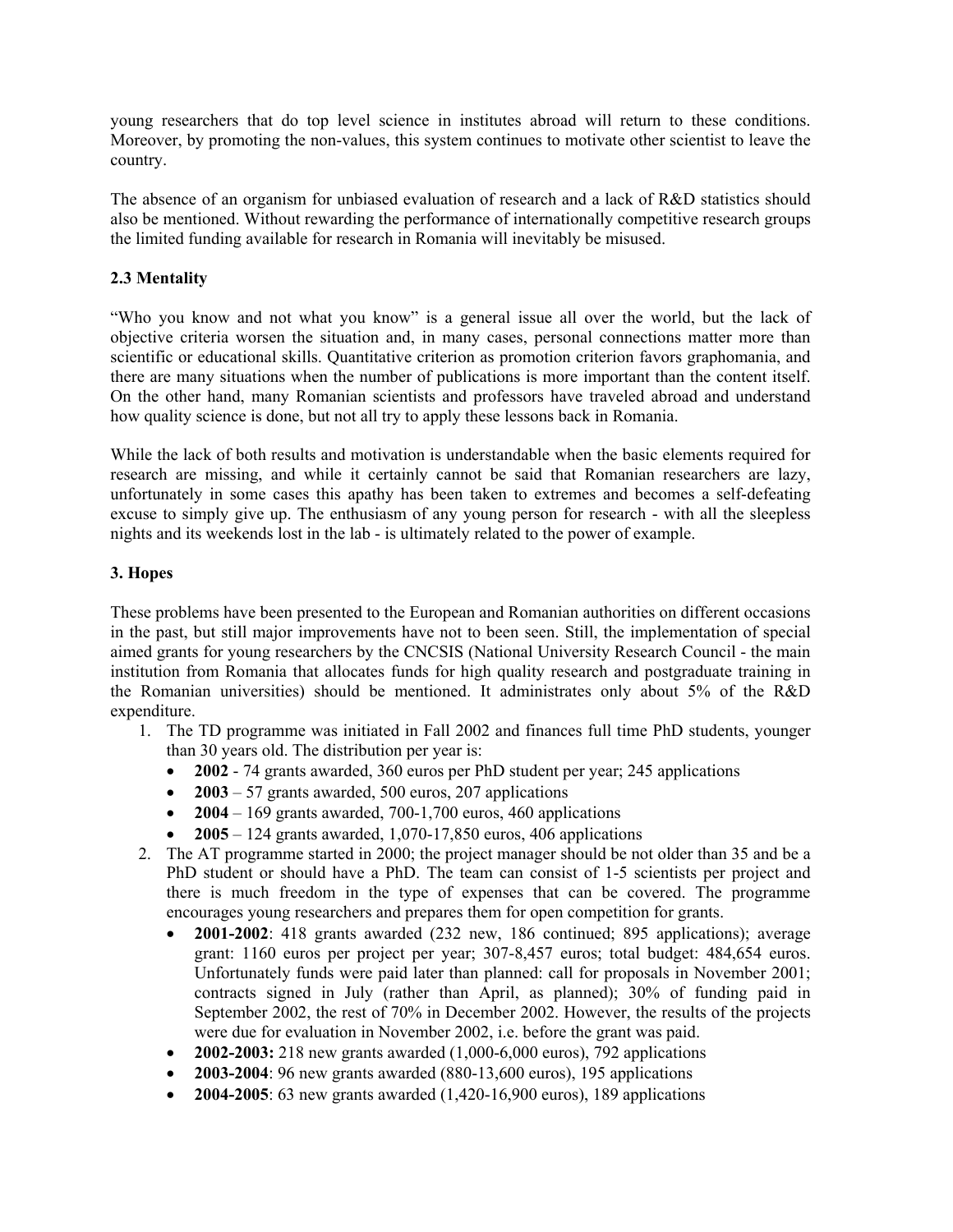However, lack of transparency in awarding CNCSIS money, lack of public accountability and lack of communication with the research community undermines CNCSIS activity.

There are situations when the interest in science and the good managerial skills of department heads from some Romanian research units or groups represent the decisive factors in pushing toward quality research. The same skills of these heads of laboratories lead to partnership in international fellowships (Tempus, Socrates, Marie Curie, other bilateral projects), which promote important collaborations between Romanian laboratories and prestigious laboratories abroad. These fellowships promote a lot of PhD students, and, *what is very important*, these PhD students find the possibility to keep their own research work back home. Also, these research units further benefit from international fellowships by bringing in know-how and high quality scientific work, thanks to the PhD students. The regular research stages abroad bring not only the important improvement of the scientific activity, but also the necessary allowance for living as researcher in Romania.

### **3. Concluding remarks**

In order to counterbalance the migration of young researchers, by encouraging them to remain in Romania or by motivating the return of those already working abroad, the main causes – objectivity in evaluation and raising the R&D expenditure to the negotiated 1% of GDP<sup>6</sup> must be implemented. Science in Romania, even within the context of the ERA enlargement, is possible only if a suitable R&D framework will be provided at the national level. The new leadership and a proper consideration of R&D work can be the way to accomplish that. The worst economic circumstances may not explain the disregard of R&D necessities, for real performance. The special facilities to encourage the return of scientists with fellowships or special grants cannot work in the actual framework.

The next step would be to invite qualified, well-known scientists, some among them expatriates, to teach and do research in Romania. When the performance in scientific activity will be properly recognized and decent living and working conditions will be provided, their return will be come naturally because many of them have affective bonds with Romania. As the country experiences brain-drain at increasing levels, returning to Romania to teach is, in itself, the best starting point for rebuilding Romania's human resources. This needs to be a large-scale solution, i.e. the government needs to sanction it.

There are no adequate conditions, but if we continue to wait for someone else to do something, we might wait a lifetime. It is up to us, those who believe in research, motivated scientists, both expatriates and working in Romania, to drive this change. Our only option, in principle, is to never give up - it sounds so easy, but in fact it is extremely hard, because we have to persevere and be patient in the same time.

Joint action ensures higher chances of success than individual ones and, besides research networks, we need interdisciplinary networks of researchers interested in identifying solutions and lobby for their implementation. Ad Astra<sup>7</sup> is a project devoted to the Romanian scientific community, programmatically aimed at the young generation and, among others, at initiating and maintaining a flux of information that will facilitate scientific cooperation within the Romanian scientific communities, in order to encourage and advise young researchers in Romania, to provide an open

 $\overline{a}$ 

<sup>&</sup>lt;sup>6</sup> http://www.mie.ro/Negocieri/English/position\_doc/CAP17-DP%20eng.doc

http://www.ad-astra.ro/